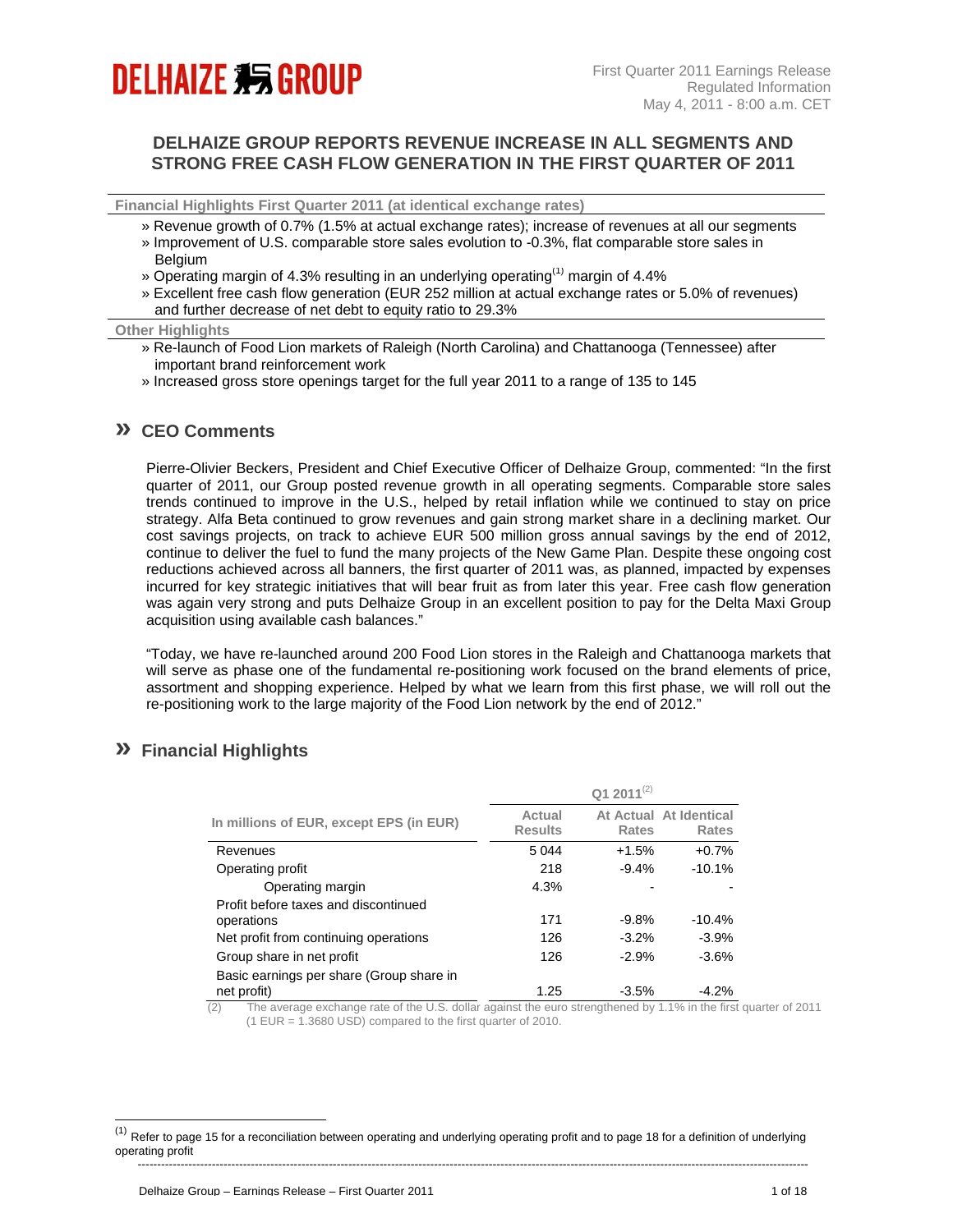# **» First Quarter 2011 Income Statement**

### **Revenues**

In the first quarter of 2011, revenues of Delhaize Group increased by 1.5% at actual exchange rates and by 0.7% at identical exchange rates. Organic revenue growth was 0.7%.

Revenues at identical exchange rates increased at all operating segments for the quarter. The U.S. comparable store sales trend continued to improve for the third consecutive quarter, mainly driven by higher retail inflation in the first quarter of 2011. Hannaford had another outstanding quarter. Revenues at Delhaize Belgium increased by 0.9%, improving upon an already strong first quarter in 2010. Revenues in Southeastern Europe and Asia increased by 4.7% at actual exchange rates, mainly driven by continued revenue growth and market share gains in Greece and new store openings in Romania and Indonesia.

### **Gross margin**

Gross margin decreased slightly to 25.6% of revenues (25.7% in the first quarter of 2010) and decreased by 9 basis points at identical exchange rates mainly as a result of continued price investments. This was partially offset by better labor productivity in Belgium and by a strong increase in gross margin in Southeastern Europe and Asia resulting from favorable supplier terms and positive timing of vendor allowances related to strong commercial actions, as well as due to the positive effect of higher private brand sales.

### **Other operating income**

Other operating income amounted to EUR 22 million and remained flat compared to last year at identical exchange rates. The higher income at Delhaize America resulting from an increase in rental income and higher waste recycling income is offset by lower income at Delhaize Belgium resulting from lower gains on disposals versus the same period a year earlier.

### **Selling, general and administrative expenses**

Selling, general and administrative expenses amounted to 21.6% of revenues and increased by 35 basis points at identical exchange rates (+36 basis points at actual exchange rates). This is mainly due to costs related to the strengthening of our U.S. strategy and salary indexation in Belgium, partially offset by cost savings across all banners.

### **Other operating expenses**

Other operating expenses at identical rates increased by EUR 5 million in the first quarter of 2011. This increase is mainly due to the partial reversal of store closing and restructuring provisions in the first quarter of 2010 and to impairment losses on assets and store closing costs incurred in the first quarter of 2011.

### **Operating profit**

Operating profit decreased by 9.4% at actual exchange rates (-10.1% at identical exchange rates) to EUR 218 million. Underlying operating profit decreased by 6.7% at identical exchange rates. The decrease in underlying operating margin from 4.7% to 4.4% is mainly due to an increase in selling, general and administrative expenses in the U.S.

### **Net financial expenses**

Net financial expenses amounted to EUR 47 million, a decrease of 8.8% compared to 2010 at identical exchange rates mainly due to the positive impact of a change in fair value of financial instruments, higher interest received on bank balances and the debt exchange in October 2010.

#### **Effective tax rate**

The effective tax rate stood at 26.6% in the first quarter of 2011, a decrease versus last year (31.6%) mainly due to a different income mix with a lower weight of the U.S.

### **Net profit from continuing operations**

Net profit from continuing operations decreased by 3.2% (-3.9% at identical exchange rates) and amounted to EUR 126 million, or EUR 1.25 basic per share (EUR 1.30 in 2010).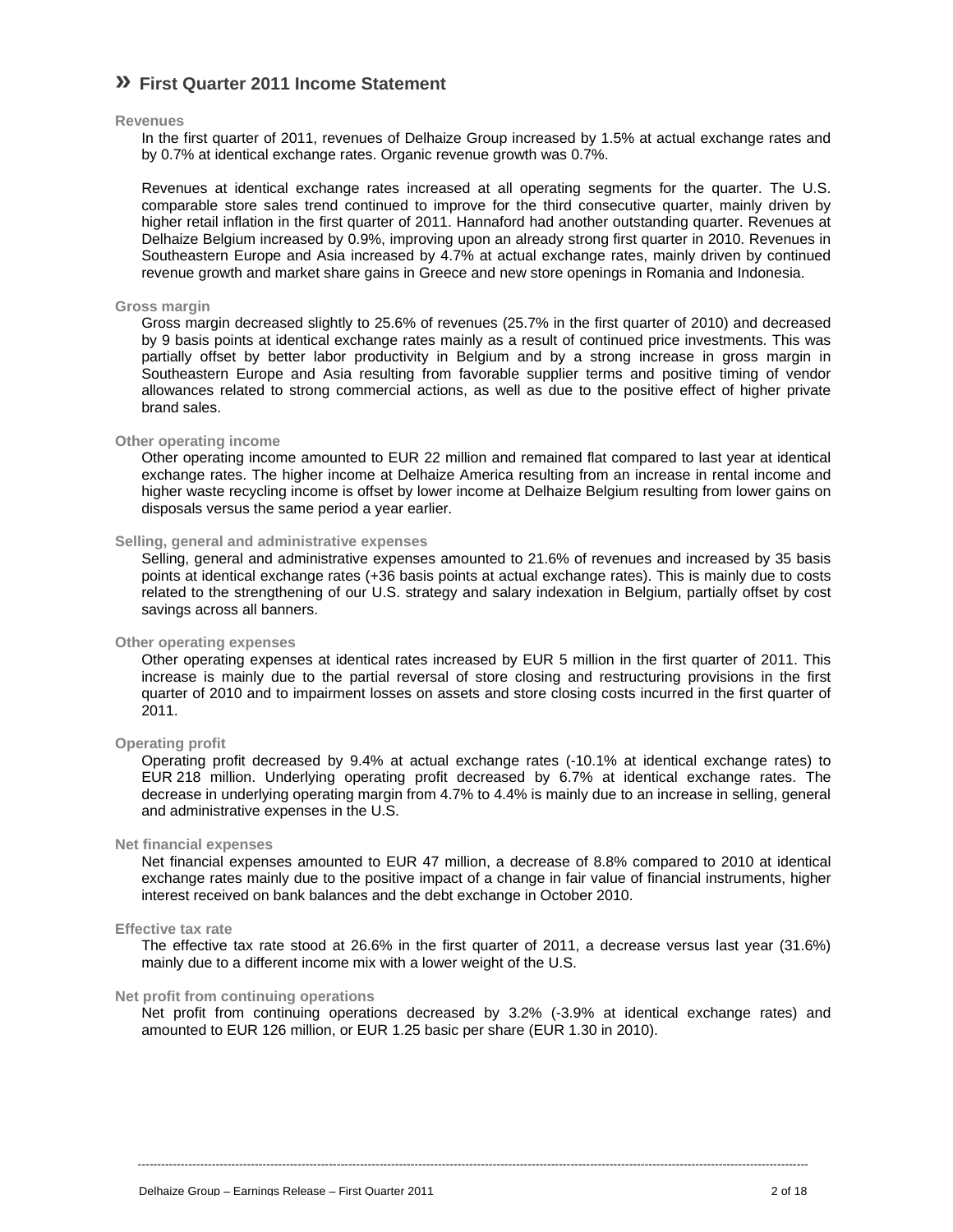**Net profit** 

Group share in net profit amounted to EUR 126 million, a decrease of 2.9% at actual exchange rates (-3.6% at identical exchange rates) compared to 2010. Per share, basic net profit was EUR 1.25 (EUR 1.29 in 2010) and diluted net profit was EUR 1.24 (EUR 1.28 in 2010).

### **» Cash Flow Statement and Balance Sheet**

### **Net cash provided by operating activities**

In the first quarter of 2011, net cash provided by operating activities amounted to EUR 371 million, an increase of EUR 89 million compared to 2010 as a result of an inflow of cash in working capital in the first quarter of 2011 as opposed to a use of cash in the first quarter of 2010. This was partially offset by lower operating profit generation and higher interest amounts paid due to the timing of some bond coupon payments.

### **Investing activities**

Capital expenditures amounted to EUR 117 million; an increase of EUR 35 million compared to 2010 mainly as a result of a higher number of remodels in the quarter in the U.S. Business acquisitions stood at EUR 4 million for the quarter as small fill-in acquisition opportunities were seized in Greece, Belgium and Romania.

#### **Free cash flow**

Free cash flow stood at EUR 252 million for the quarter, an increase of EUR 47 million compared to 2010, as a result of higher cash provided by operating activities, despite higher cash used in investment activities. Free cash flow amounted to 5.0% of revenues.

**Net debt** 

Strong free cash flow generation lowered net debt by EUR 337 million to EUR 1 450 million, improving the net debt to equity ratio from 35.3% in 2010 to 29.3% in the first quarter of 2011.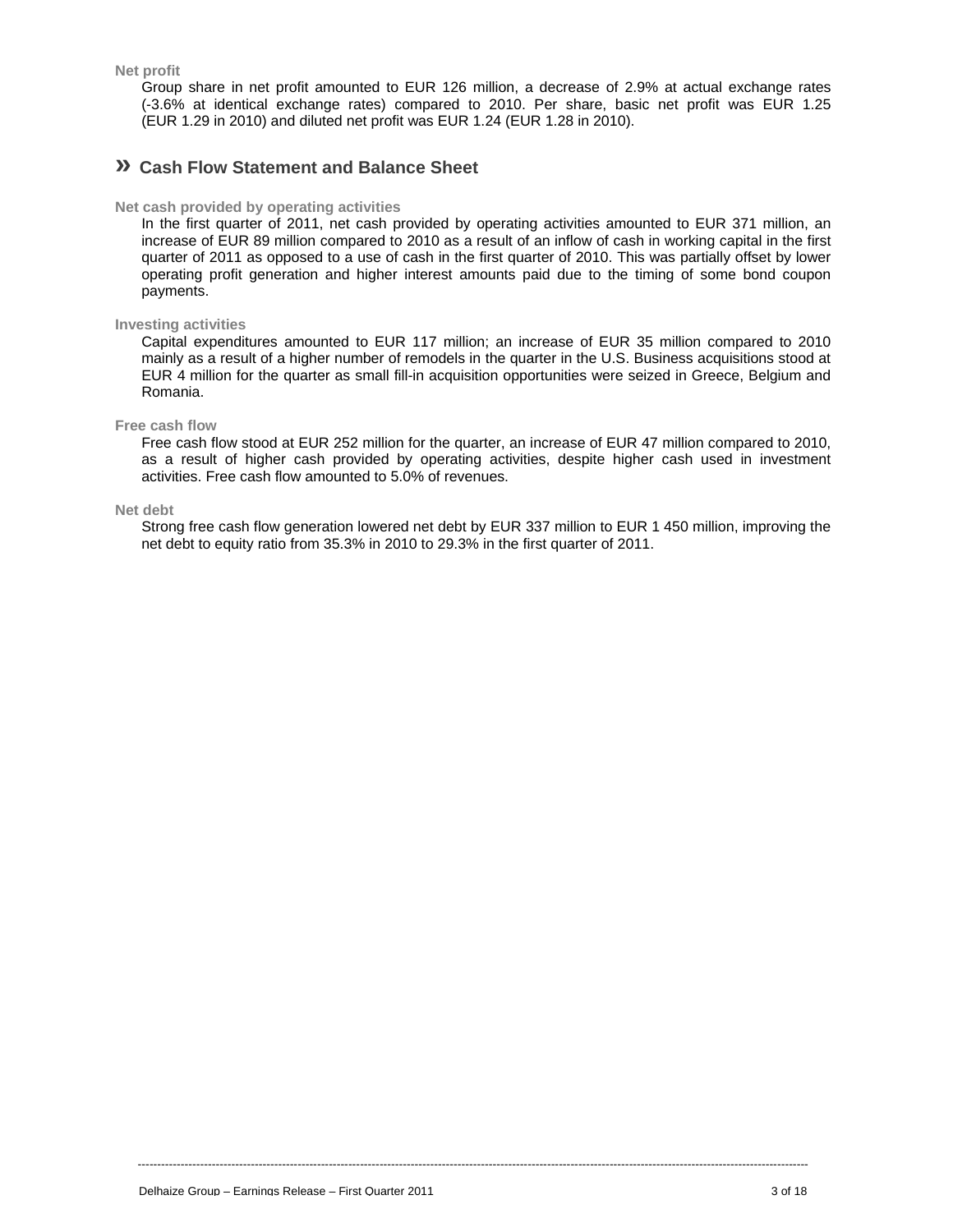# **» Segment Reporting**

### **Change in segment reporting**

As of the first quarter of 2011, the segments Greece and Rest of the World have been combined to become Southeastern Europe and Asia ("SEE & Asia"). Please refer to the section "Selected Explanatory Notes" on page 12 for more information on this change.

| Q1 2011                   |               |                | <b>Revenues</b> |               | <b>Operating Margin</b> |            | <b>Operating Profit/(Loss)</b> |         |               |
|---------------------------|---------------|----------------|-----------------|---------------|-------------------------|------------|--------------------------------|---------|---------------|
|                           | (in millions) | Q1 2011        | Q1 2010         | 2011<br>/2010 | Q1 2011                 | 2010<br>Q1 | Q1 2011                        | Q1 2010 | 2011<br>/2010 |
| <b>United States</b>      | USD           | 4682           | 4675            | $+0.1%$       | 4.6%                    | 5.3%       | 216                            | 248     | $-13.0\%$     |
| <b>United States</b>      | <b>EUR</b>    | 3422           | 3 3 8 1         | $+1.2%$       | 4.6%                    | 5.3%       | 158                            | 179     | $-12.0\%$     |
| <b>Belgium</b>            | <b>EUR</b>    | 1 1 5 4        | 1 1 4 4         | $+0.9%$       | 4.9%                    | 5.3%       | 57                             | 61      | $-6.2%$       |
| SEE & Asia <sup>(1)</sup> | <b>EUR</b>    | 468            | 446             | $+4.7%$       | 2.2%                    | 1.6%       | 10                             |         | $+46.0\%$     |
| Corporate                 | <b>EUR</b>    | $\blacksquare$ | ۰               | N/A           | N/A                     | N/A        | (7)                            | (6)     | $-8.9\%$      |
| <b>TOTAL</b>              | <b>EUR</b>    | 5 0 4 4        | 4 9 7 1         | $+1.5%$       | 4.3%                    | 4.8%       | 218                            | 241     | $-9.4%$       |

(1) The segment "Southeastern Europe and Asia" includes Alfa Beta (Greece), Mega Image (Romania) and 51% of Super Indo (Indonesia).

### **United States**

In the first quarter of 2011, revenues of Delhaize America increased by 0.1% to USD 4.7 billion (EUR 3.4 billion), despite the negative calendar effect of the run up to Easter of -0.9%. Comparable store sales evolution was -0.3%, a continued trend improvement for the third consecutive quarter. Hannaford had another strong quarter and in the Southeast sales trends were stable from the previous quarter. Increasing retail inflation supported comparable store sales evolution while remaining lower than national food inflation, a clear sign of the consistent application of our pricing strategy.

At the end of March 2011, Delhaize Group operated 1 635 supermarkets in the U.S.

In the first quarter of 2011, operating profit decreased by 13% in local currency to USD 216 million. This evolution is mainly due to an increase in selling, general and administrative expenses as a result of new stores contribution, more store remodels, higher repair and maintenance expenses, fees for increased electronic payments in the U.S. and costs related to specific projects such as the common procurement initiative and expenses related to strategic sales building initiatives at Food Lion and Bottom Dollar Food, partly offset by continued cost savings*.*

### **Belgium**

In the first quarter of 2011, revenues in Belgium amounted to EUR 1.2 billion, an increase of 0.9% over 2010, despite a very strong comparable base last year. Comparable store sales were flat, despite labor disruptions at our stores. Momentum at the proximity stores was strong. Delhaize Belgium rolled out its  $7<sup>th</sup>$ and 8<sup>th</sup> wave of price decreases in this first quarter and consequently further improved its price position against all players in the market. Market share remained stable when adjusted for the above mentioned labor disruptions.

The sales network of Delhaize Belgium included 806 stores (including 178 company operated stores) at the end of the first quarter of 2011, including 42 stores in the Grand Duchy of Luxembourg.

In the first quarter of 2011, operating margin in Belgium amounted to 4.9%, compared to 5.3% last year as a result of price investments only partially offset by better supplier terms and improved labor productivity in warehouses despite higher volumes handled and salary indexation. Operating profit decreased by 6.2% to EUR 57 million.

### **Southeastern Europe and Asia**

In the first quarter of 2011, revenues increased by 4.7% to EUR 468 million in Southeastern Europe and Asia. Alfa Beta again grew revenues and continued to gain strong market share in an overall declining market. Alfa Beta also seized the opportunity to acquire 6 stores from a competitor that filed for bankruptcy. Revenue growth in Romania and Indonesia was mainly driven by net store additions.

In the first quarter of 2011, operating profit increased by 46% to EUR 10 million and operating margin improved from 1.6% to 2.2%. This is the result of a strong gross margin increase in Greece and Romania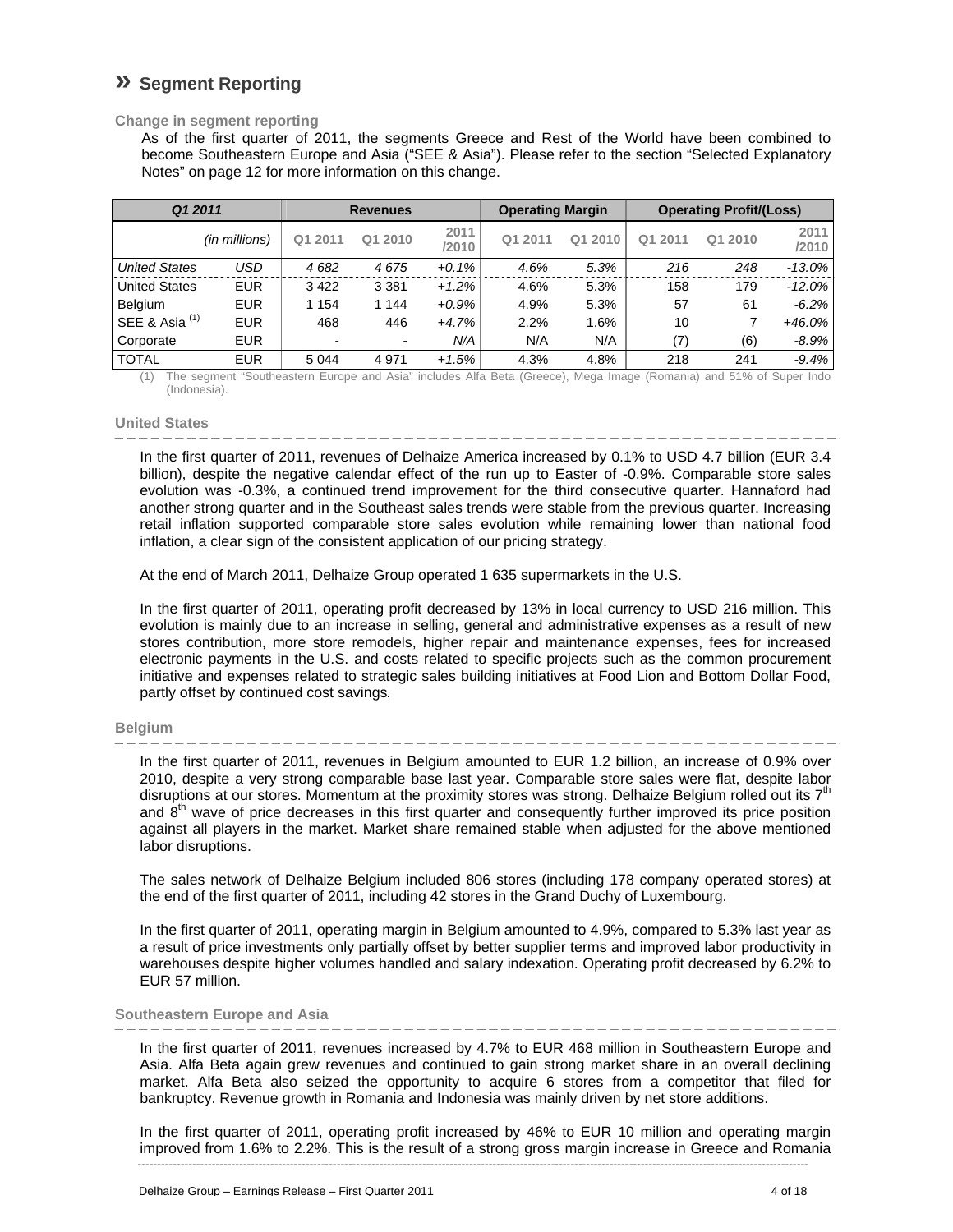despite price investments, thanks to favorable supplier terms and timing of vendor allowances at all operating companies in the segment. Selling, general and administrative expenses increased due to an increase in rent coming from new store openings in Greece and Romania and higher marketing expenses at Mega Image.

# **» Proposed Appointment of New Board Member**

The Board of Directors will propose to the shareholders at the General Meeting to be held on May 26, 2011, to appoint Mr. Mats Jansson as independent director for a term of three years.

**Mats Jansson (1951).** Mr. Jansson currently serves as an independent board member of Danske Bank and Falck. Mr. Jansson began his career with ICA, a leading Swedish food retailer, holding positions of increasing responsibility over a period of more than 20 years and serving as President of ICA Detaljhandel and Deputy CEO and Chairman of the Group from 1990 to 1994. He then served as CEO of Catena/Bilia (1994 to 1999) and Karl Fazor Oy (1999 to 2000). From 2000 to 2005 Mr. Jansson held the position of CEO with Axfood, a publicly-traded Swedish food retailer. From 2005 to 2006 Mr. Jansson served as President and CEO of Axel Johnson AB, a family-owned conglomerate of distribution and services companies. Mr. Jansson was President and CEO of SAS, the Scandinavian airline company, from 2006 to 2010. Previously, he has also served as a director of Axfood, Mekonomen, Swedish Match and Hufvudstaden. Mr. Jansson studied economical history and sociology at the University of Örebro.

# **» 2011 Operational Outlook**

### **Food Lion brand repositioning**

Today, based on extensive customer research carried out across the region to identify a number of opportunities, Food Lion re-launched approximately 200 stores in the Raleigh (North Carolina) and Chattanooga (Tennessee) markets. Raleigh is one of Food Lion's largest markets, whereas our Chattanooga market is less dense.

The sales building initiatives consist of highlighting the Food Lion brand attributes of price, assortment and shopping experience. This focus requires operational enhancements, such as staffing and process improvements, product handling and replenishment improvements in the produce department, increased SKU counts, improved price positioning and an easy and convenient shopping experience. Over the next months, Food Lion will closely monitor the success of these initiatives, among others through customer surveys, in order to ensure that both markets will provide valuable learnings for the upcoming roll-out in the rest of the network to begin in 2012.

### **Expected closing of Delta Maxi Group acquisition in the third quarter of 2011**

Delhaize Group continues to expect that the acquisition of Delta Maxi Group, announced on March 3, 2011, will be closed in the third quarter of 2011. We are in the process of obtaining approval from the competition authorities in the countries where Delta Maxi Group is present.

### **2011 Operating profit generation, capital expenditures and store opening outlook**

As communicated at the occasion of the publication of our 2010 full year earnings on March 10, 2011, we expect the generation of operating profit for the Group in 2011 to accelerate from the second quarter. For the full year 2011, Delhaize Group maintains its capital expenditures plans of EUR 900 million (excluding leases) at identical exchange rates and raises the gross store opening target to 135-145 compared to 120-130 previously, translating in a net addition of 115 to 125 stores (100 to 110 previously) to the network by the end of the year (excluding the acquisition of Delta Maxi Group). More in particular, Delhaize Group expects to be able to seize smaller acquisition opportunities in Greece.

# **» Conference Call and Webcast**

Delhaize Group's management will comment on the first quarter 2011 results during a conference call starting May 4, 2011 at 03:00 pm CET / 09:00 am ET. The conference call can be attended by calling +44 (0)20 7108 6248 (U.K) or +1 210 795 1098 (U.S.), with "Delhaize" as password. The conference call will also be broadcast live over the internet at http://www.delhaizegroup.com. An on-demand replay of the webcast will be available after the conference call at http://www.delhaizegroup.com.

----------------------------------------------------------------------------------------------------------------------------------------------------------------------------

Delhaize Group – Earnings Release – First Quarter 2011 5 of 18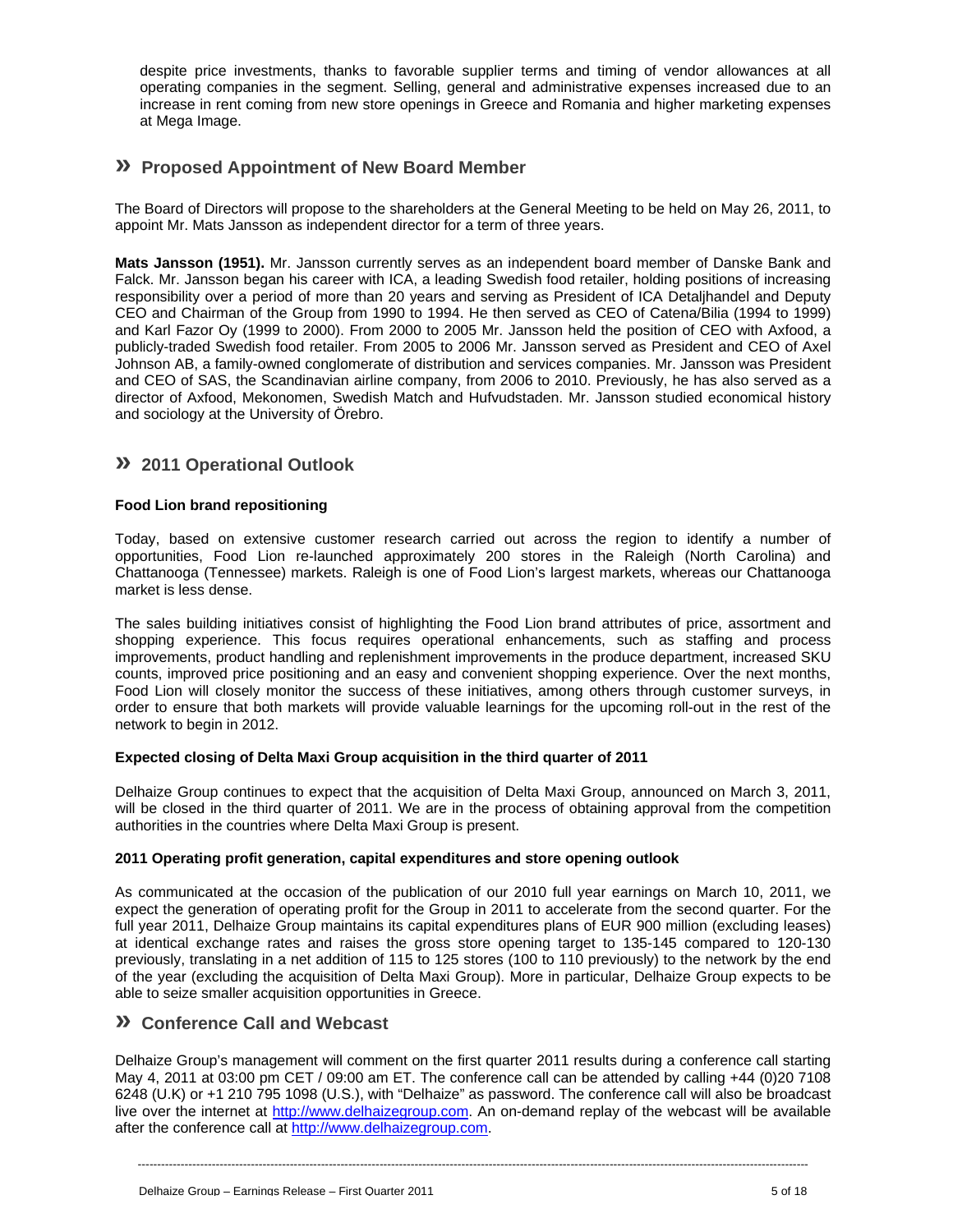# **» Delhaize Group**

Delhaize Group is a Belgian international food retailer present in six countries on three continents. At the end of the first quarter of 2011, Delhaize Group's sales network consisted of 2 816 stores. In 2010, Delhaize Group posted EUR 20.8 billion (USD 27.6 billion) in revenues and EUR 574 million (USD 762 million) in net profit (Group share). At the end of 2010, Delhaize Group employed approximately 138 600 people. Delhaize Group's stock is listed on NYSE Euronext Brussels (DELB) and the New York Stock Exchange (DEG).

This press release is available in English, French and Dutch. You can also find it on the website http://www.delhaizegroup.com. Questions can be sent to investor@delhaizegroup.com.

----------------------------------------------------------------------------------------------------------------------------------------------------------------------------

# **» Financial Calendar**

- Ordinary and extraordinary general meeting of shareholders **May 26, 2011** May 26, 2011
- Press release 2011 second quarter results August 5, 2011<br>
Press release 2011 third quarter results August 5, 2011
- Press release  $-2011$  third quarter results
- Press release 2011 fourth quarter and full year revenues January 12, 2012

### **» Contacts**

Geert Verellen: + 32 2 412 83 62 Saskia Dheedene: + 32 2 412 96 11 Steven Vandenbroeke (media): +32 2 412 86 69 Amy Shue (U.S. investors): +1 704 633 82 50 (ext. 2529)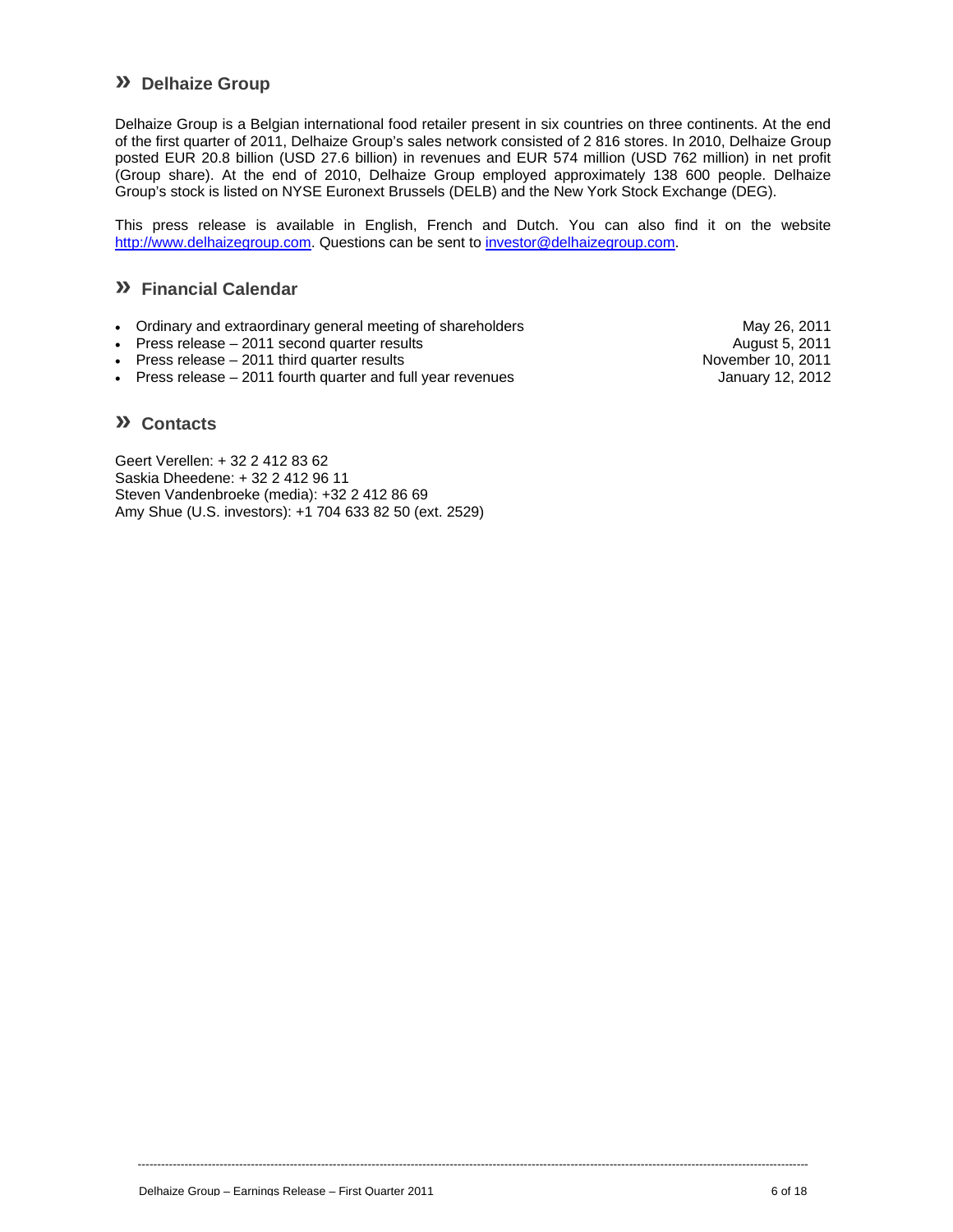| (in millions of EUR)                                   | Q1 2011         | Q1 2010     |
|--------------------------------------------------------|-----------------|-------------|
| <b>Revenues</b>                                        | 5 0 4 4         | 4971        |
| Cost of sales                                          | (3754)          | (3696)      |
| <b>Gross profit</b>                                    | 1 2 9 0         | 1 2 7 5     |
| Gross margin                                           | 25.6%           | 25.7%       |
| Other operating income                                 | 22              | 21          |
| Selling, general and administrative expenses           | (1090)          | (1056)      |
| Other operating expenses                               | (4)             | 1           |
| <b>Operating profit</b>                                | 218             | 241         |
| Operating margin                                       | 4.3%            | 4.8%        |
| Finance costs                                          | (49)            | (53)        |
| Income from investments                                | 2               | 2           |
| Profit before taxes and discontinued operations        | $\frac{1}{171}$ | 190         |
| Income tax expense                                     | (45)            | (60)        |
| Net profit from continuing operations                  | 126             | 130         |
| Result from discontinued operations, net of tax        |                 |             |
| Net profit (before non-controlling interests)          | 126             | 130         |
| Net profit attributable to non-controlling interests   |                 |             |
| Net profit attributable to equity holders of the Group |                 |             |
| (Group share in net profit)                            | 126             | 130         |
| (in EUR, except number of shares)                      |                 |             |
| Group share in net profit from continuing operations:  |                 |             |
| Basic earnings per share                               | 1.25            | 1.30        |
| Diluted earnings per share                             | 1.24            | 1.28        |
| Group share in net profit:                             |                 |             |
| Basic earnings per share                               | 1.25            | 1.29        |
| Diluted earnings per share                             | 1.24            | 1.28        |
| Weighted average number of shares outstanding:         |                 |             |
| <b>Basic</b>                                           | 100 575 017     | 99 951 474  |
| <b>Diluted</b>                                         | 101 557 886     | 101 066 851 |
| Shares issued at the end of the quarter                | 101 555 281     | 101 116 569 |
| Shares outstanding at the end of the quarter           | 100 548 649     | 100 128 309 |
| Average USD per EUR exchange rate                      | 1.3680          | 1.3829      |

# **» Condensed Consolidated Income Statement (Unaudited)**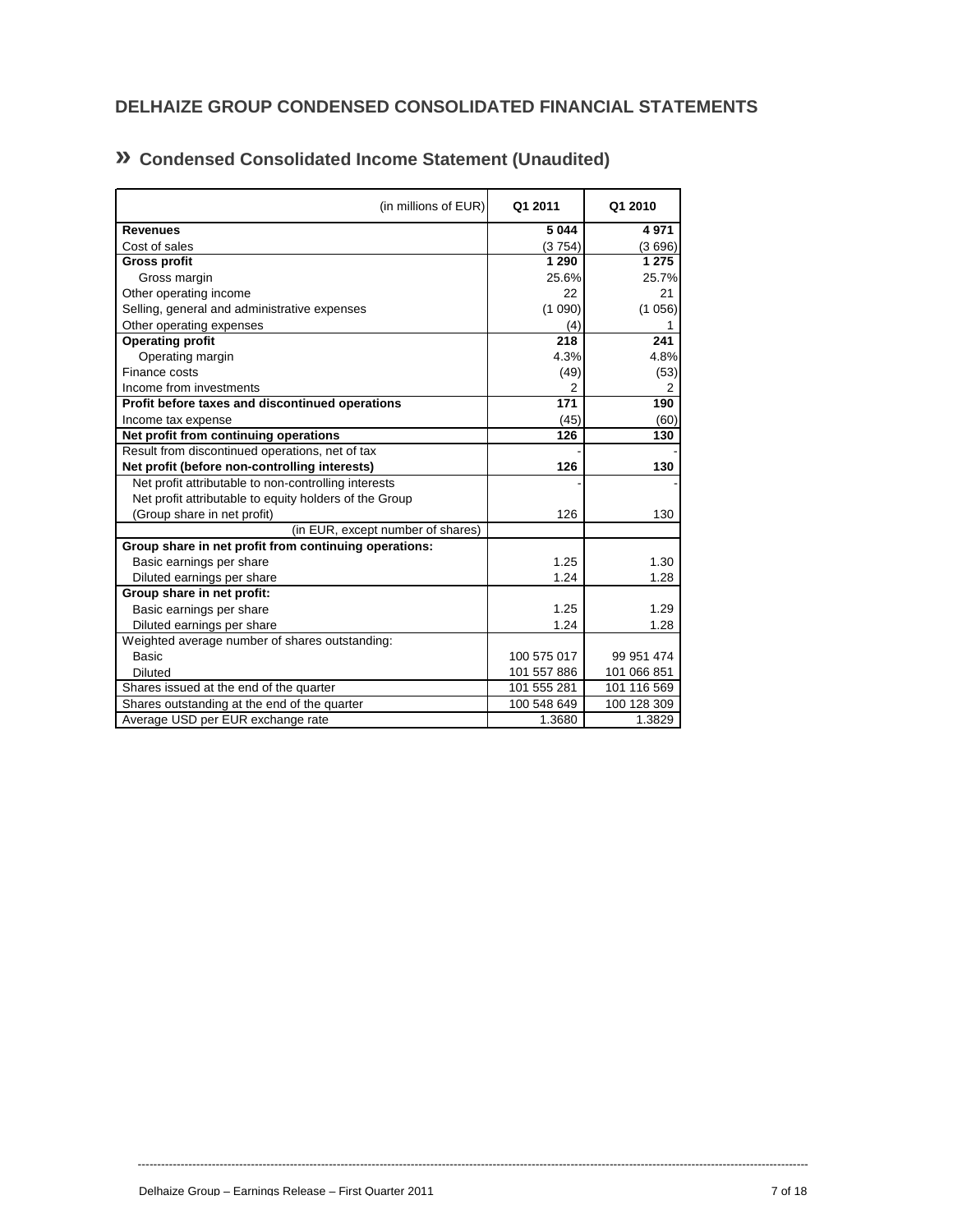# **» Condensed Consolidated Statement of Comprehensive Income (Unaudited)**

| (in millions of EUR)                                                      | Q1 2011 | Q1 2010 |
|---------------------------------------------------------------------------|---------|---------|
| Net profit of the period                                                  | 126     | 130     |
| Gain (loss) on cash flow hedge                                            | (12)    | 15      |
| Reclassification adjustment to net profit                                 | 14      | (14)    |
| Tax (expense) benefit                                                     | (1)     |         |
| Gain (loss) on cash flow hedge, net of tax                                |         |         |
| Unrealized gain (loss) on financial assets available for sale             | (1)     |         |
| Reclassification adjustment to net profit                                 |         |         |
| Tax (expense) benefit                                                     |         |         |
| Unrealized gain (loss) on financial assets available for sale, net of tax | (1)     |         |
| Exchange gain (loss) on translation of foreign operations                 | (239)   | 239     |
| Reclassification adjustment to net profit                                 |         |         |
| Exchange gain (loss) on translation of foreign operations                 | (239)   | 239     |
| Other comprehensive income                                                | (239)   | 241     |
| Attributable to non-controlling interests                                 |         |         |
|                                                                           |         |         |
| Total comprehensive income for the period                                 | (113)   | 371     |
| Amount attributable to non-controlling interests                          |         |         |
| Amount attributable to equity holders of the Group                        | (113)   | 371     |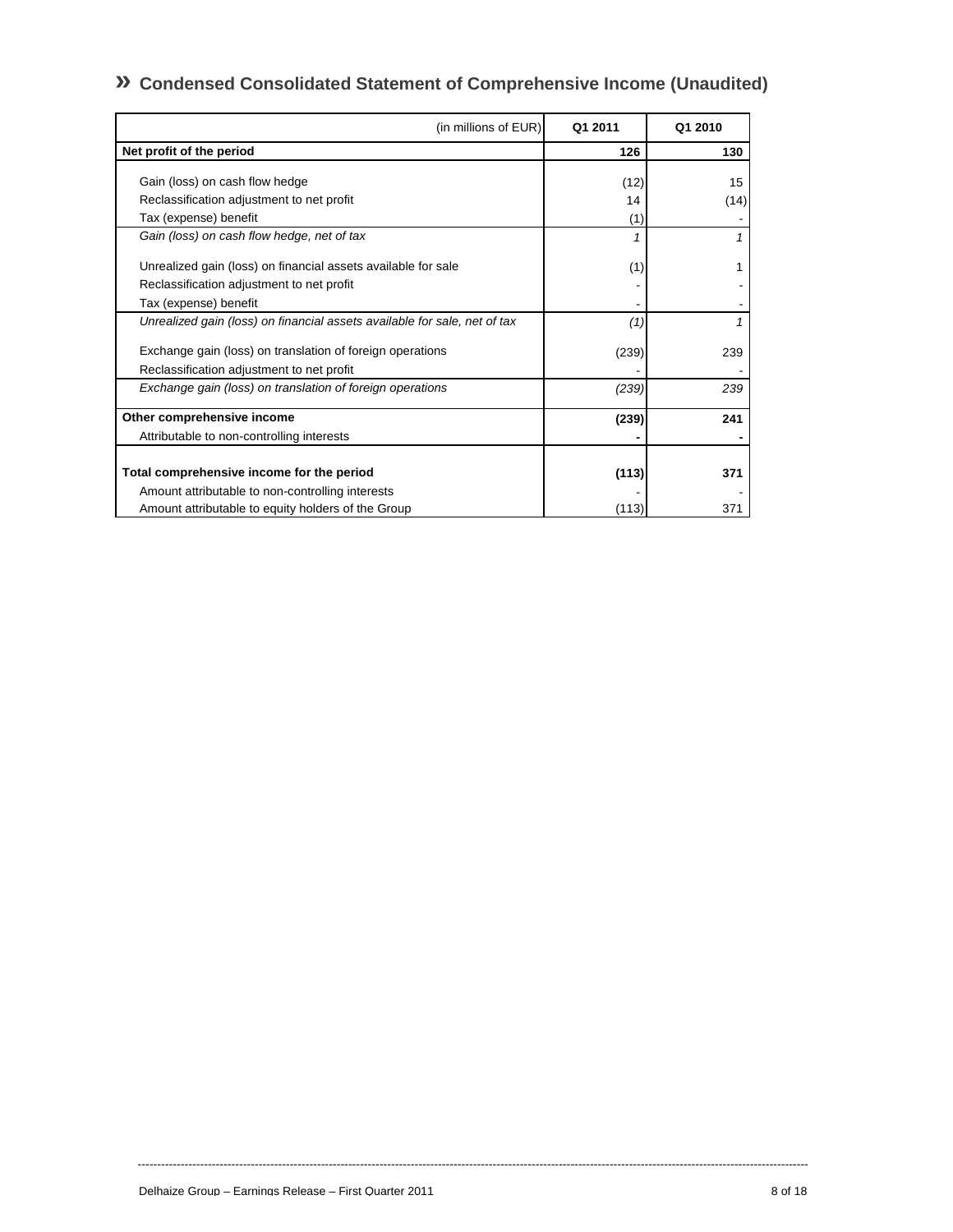# **» Condensed Consolidated Balance Sheet (Unaudited)**

|                                     | (in millions of EUR) | March 31, 2011 | December 31, 2010 | March 31, 2010 |
|-------------------------------------|----------------------|----------------|-------------------|----------------|
| <b>Assets</b>                       |                      |                |                   |                |
| <b>Non-current assets</b>           |                      | 7583           | 7914              | 7658           |
| Goodwill                            |                      | 2687           | 2828              | 2800           |
| Intangible assets                   |                      | 601            | 634               | 606            |
| Property, plant and equipment       |                      | 3890           | 4 0 7 5           | 3918           |
| Investment property                 |                      | 57             | 60                | 56             |
| <b>Financial assets</b>             |                      | 150            | 142               | 153            |
| Derivative instruments              |                      | 83             | 61                | 78             |
| Other non-current assets            |                      | 115            | 114               | 47             |
| <b>Current assets</b>               |                      | 2 9 8 0        | 2988              | 2667           |
| Inventories                         |                      | 1 3 6 6        | 1 4 6 0           | 1 3 8 6        |
| Receivables and other assets        |                      | 642            | 719               | 627            |
| <b>Financial assets</b>             |                      | 55             | 46                | 52             |
| Derivative instruments              |                      |                | 5                 |                |
| Cash and cash equivalents           |                      | 917            | 758               | 602            |
| <b>Total assets</b>                 |                      | 10 563         | 10 902            | 10 3 25        |
| <b>Liabilities</b>                  |                      |                |                   |                |
| <b>Total equity</b>                 |                      | 4 9 5 7        | 5 0 6 9           | 4792           |
| Shareholders' equity                |                      | 4956           | 5 0 68            | 4775           |
| Non-controlling interests           |                      | 1              | 1                 | 17             |
| <b>Non-current liabilities</b>      |                      | 3 3 8 1        | 3510              | 3264           |
| Long-term debt                      |                      | 1873           | 1966              | 1999           |
| Obligations under finance lease     |                      | 645            | 684               | 681            |
| Deferred tax liabilities            |                      | 556            | 543               | 267            |
| Derivative instruments              |                      | 16             | 16                | 14             |
| Provisions                          |                      | 227            | 233               | 242            |
| Other non-current liabilities       |                      | 64             | 68                | 61             |
| <b>Current liabilities</b>          |                      | 2 2 2 5        | 2 3 2 3           | 2 2 6 9        |
| Short-term borrowings               |                      | 3              | 16                | 40             |
| Long-term debt - current portion    |                      | 37             | 40                | 43             |
| Obligations under finance lease     |                      | 55             | 57                | 47             |
| <b>Bank overdrafts</b>              |                      | 4              |                   |                |
| Accounts payable                    |                      | 1 4 6 9        | 1574              | 1 3 9 9        |
| Derivative instruments              |                      | 4              |                   |                |
| Other current liabilities           |                      | 653            | 636               | 740            |
| <b>Total liabilities and equity</b> |                      | 10 563         | 10 902            | 10 3 25        |
| USD per EUR exchange rate           |                      | 1.4207         | 1.3362            | 1.3479         |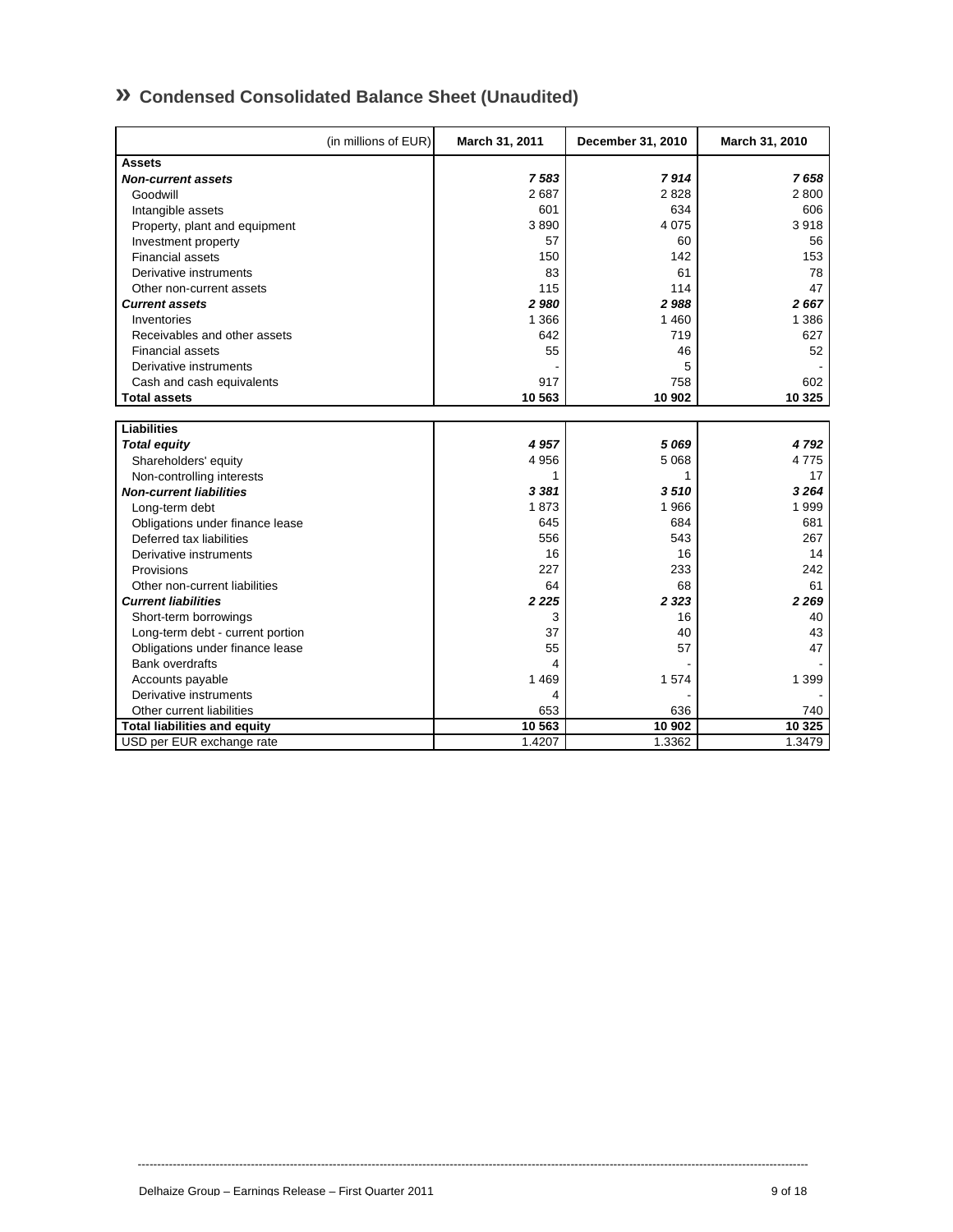# **» Condensed Consolidated Statement of Cash Flows (Unaudited)**

| (in millions of EUR)                                              | Q1 2011     | Q1 2010 |
|-------------------------------------------------------------------|-------------|---------|
| <b>Operating activities</b>                                       |             |         |
| Net profit (before non-controlling interests)                     | 126         | 130     |
| Adjustments for:                                                  |             |         |
| Depreciation and amortization - continuing operations             | 141         | 136     |
| Impairment - continuing operations                                | 2           |         |
| Income taxes, finance costs and income from investments           | 93          | 111     |
| Other non-cash items                                              | 4           | 5       |
| Changes in operating assets and liabilities                       | 51          | (74)    |
| Interest paid                                                     | (45)        | (29)    |
| Interest received                                                 | 3           | 3       |
| Income taxes paid                                                 | (4)         |         |
| Net cash provided by operating activities                         | 371         | 282     |
| <b>Investing activities</b>                                       |             |         |
| <b>Business acquisitions</b>                                      | (4)         | (7)     |
| Purchase of tangible and intangible assets (capital expenditures) | (117)       | (82)    |
| Sale of tangible and intangible assets                            | 2           | 4       |
| Net investment in debt securities                                 | (32)        | (32)    |
| Other investing activities                                        |             | 8       |
| Net cash used in investing activities                             | (151)       | (109)   |
| Cash flow before financing activities                             | 220         | 173     |
| <b>Financing activities</b>                                       |             |         |
| Exercise of share warrants and stock options                      | 1           | 18      |
| Treasury shares purchased                                         | (4)         | (12)    |
| <b>Escrow maturities</b>                                          | 1           |         |
| Borrowings under (repayments of) long-term loans                  | (12)        | (12)    |
| (net of direct financing costs)                                   |             |         |
| Borrowings under (repayments of) short-term loans, net            | (13)        | (24)    |
| Settlement of derivative instruments                              |             | (1)     |
| Net cash used in financing activities                             | (27)        | (30)    |
| Effect of foreign currency translation                            | (38)        | 20      |
| Net increase in cash and cash equivalents                         | 155         | 163     |
| Cash and cash equivalents at beginning of period                  | 758         | 439     |
| Cash and cash equivalents at end of period                        | $913^{(1)}$ | 602     |

----------------------------------------------------------------------------------------------------------------------------------------------------------------------------

 *(1) Net of EUR 4 million bank overdrafts*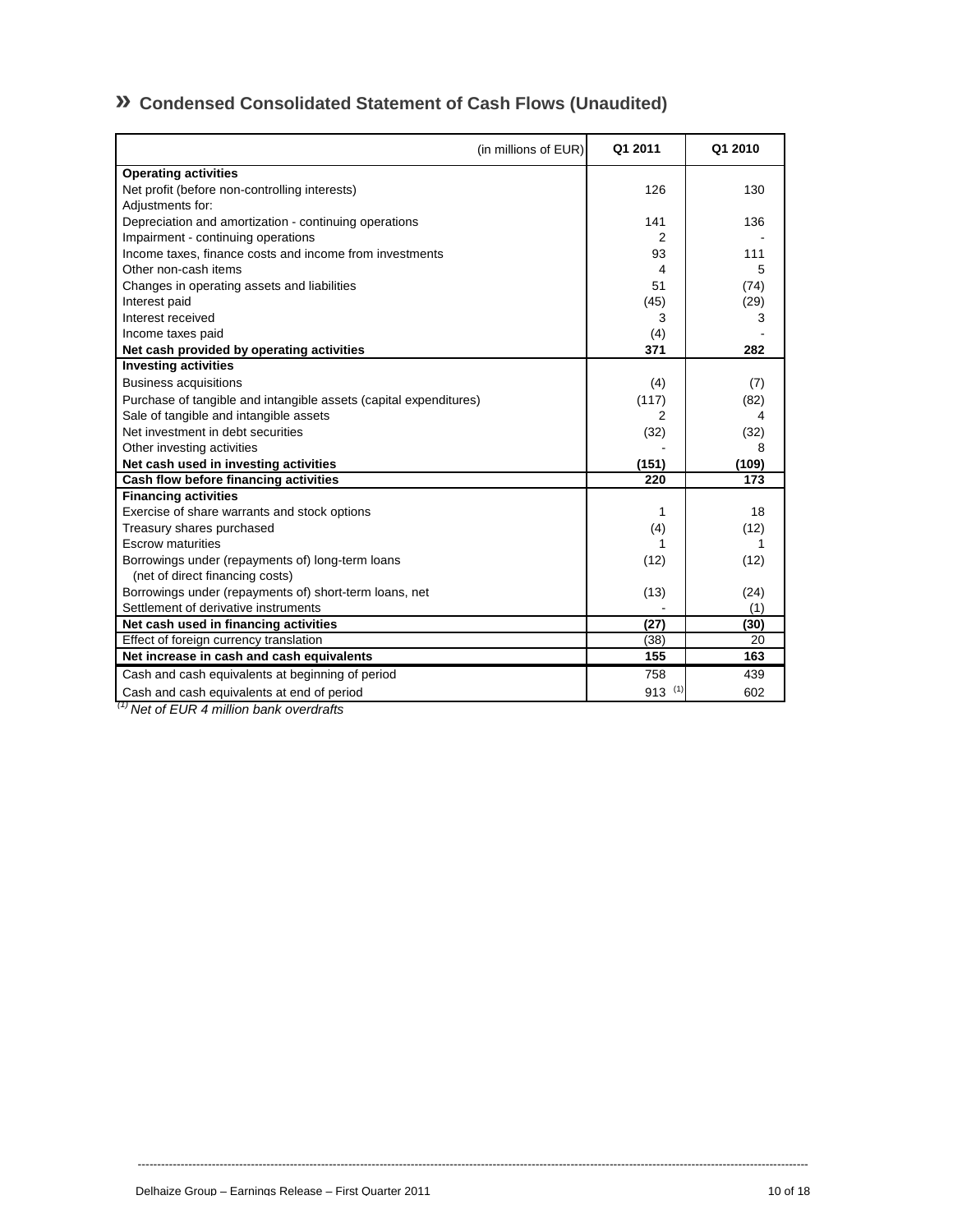# **» Condensed Consolidated Statement of Changes in Equity (Unaudited)**

| (in millions of EUR, except number of shares)                      | Shareholders'<br>Equity | Non-controlling<br><b>Interests</b> | <b>Total Equity</b> |
|--------------------------------------------------------------------|-------------------------|-------------------------------------|---------------------|
| Balances at January 1, 2011                                        | 5068                    |                                     | 5069                |
| Other comprehensive income                                         | (239)                   |                                     | (239)               |
| Net profit                                                         | 126                     |                                     | 126                 |
| Total comprehensive income for the period                          | (113)                   |                                     | (113)               |
| Treasury shares purchased                                          | (4)                     |                                     | (4)                 |
| Treasury shares sold upon exercise of employee stock options       |                         |                                     |                     |
| Excess tax benefit on employee stock options and restricted shares |                         |                                     |                     |
| Share-based compensation expense                                   |                         |                                     |                     |
| Balances at March 31, 2011                                         | 4956                    |                                     | 4957                |
| <b>Shares issued</b>                                               | 101 555 281             |                                     |                     |
| <b>Treasury shares</b>                                             | 1 006 632               |                                     |                     |
| Shares outstanding                                                 | 100 548 649             |                                     |                     |

| (in millions of EUR, except number of shares)                      | Shareholders'<br>Equity | Non-controlling<br><b>Interests</b> | <b>Total Equity</b> |
|--------------------------------------------------------------------|-------------------------|-------------------------------------|---------------------|
| Balances at January 1, 2010                                        | 4 3 9 2                 | 17                                  | 4 4 0 9             |
| Other comprehensive income                                         | 241                     |                                     | 241                 |
| Net profit                                                         | 130                     |                                     | 130                 |
| Total comprehensive income for the period                          | 371                     |                                     | 371                 |
| Capital increases                                                  | 12                      |                                     | 12                  |
| Treasury shares purchased                                          | (12)                    |                                     | (12)                |
| Treasury shares sold upon exercise of employee stock options       | 6                       |                                     | 6                   |
| Excess tax benefit on employee stock options and restricted shares |                         |                                     |                     |
| Share-based compensation expense                                   |                         |                                     |                     |
| Balances at March 31, 2010                                         | 4775                    | 17                                  | 4792                |
| <b>Shares issued</b>                                               | 101 116 569             |                                     |                     |
| <b>Treasury shares</b>                                             | 988 260                 |                                     |                     |
| Shares outstanding                                                 | 100 128 309             |                                     |                     |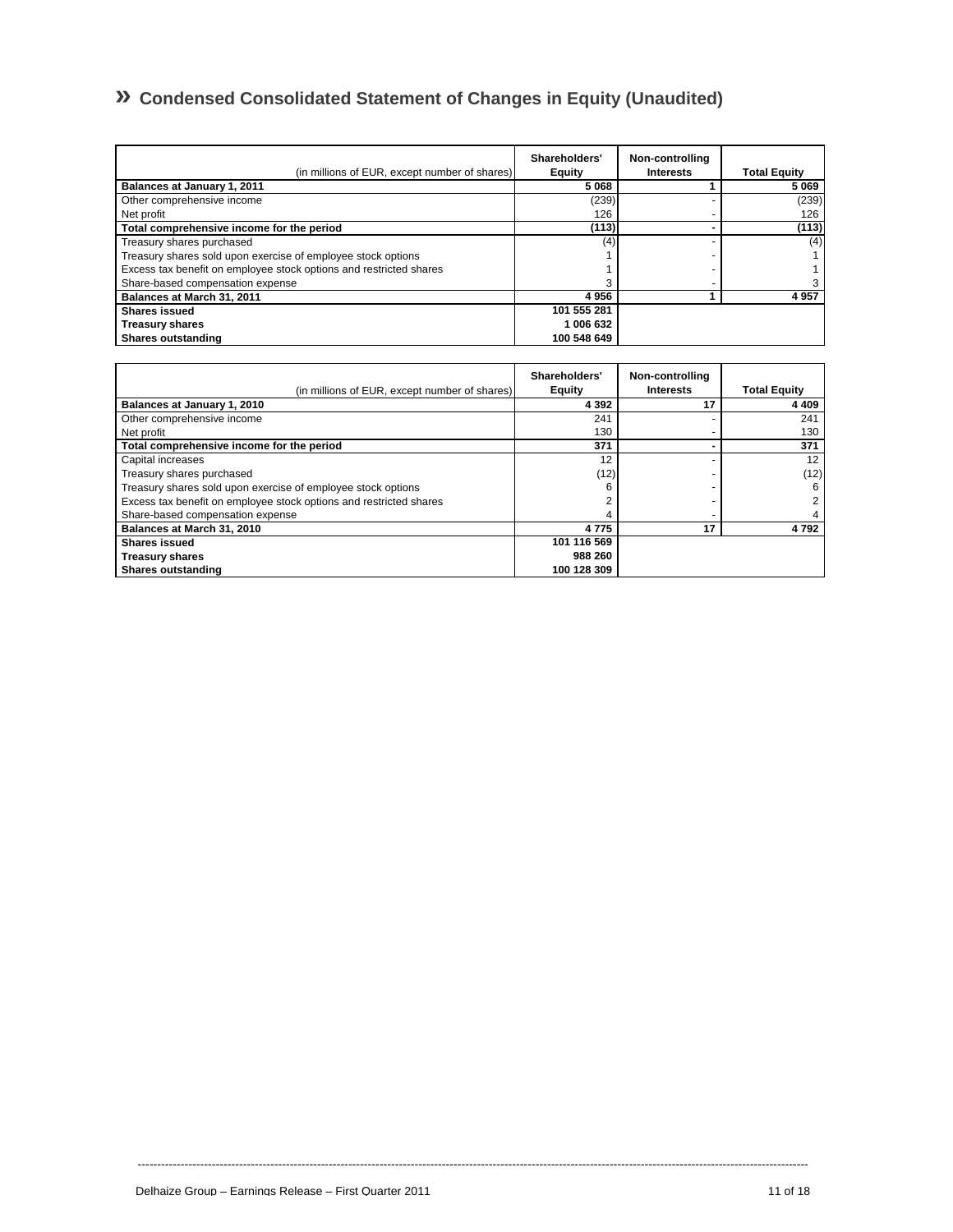# » **Selected Explanatory Notes (Unaudited)**

### **General information**

Delhaize Group is a Belgian international food retailer with operations in six countries on three continents. The Company's stock is listed on NYSE Euronext Brussels (DELB) and the New York Stock Exchange (DEG).

The condensed consolidated financial statements of the Group for the three months ended March 31, 2011 were authorized for issue by the Board of Directors on May 3, 2011.

As this interim report only provides an explanation of events and transactions that are significant to an understanding of the changes in financial position and reporting since the last annual reporting period, it should be read in conjunction with the consolidated financial statements for the financial year ended on December 31, 2010.

### **Basis of presentation and accounting policies**

These condensed consolidated interim financial statements have been prepared in accordance with International Accounting Standard (IAS) 34 *Interim Financial Reporting*, as issued by the International Accounting Standards Board (IASB), and as adopted by the European Union (EU).

The condensed financial statements are presented in millions of euros, being the Group's presentation currency, except where stated otherwise.

The accounting policies adopted are consistent with those of the Group's 2010 consolidated financial statements, except for the following new, amended or revised IFRS and IFRIC interpretations that have been adopted, as of January 1, 2011:

- *Improvements* to IFRS;
- Revised IAS 24 *Related Party Disclosures;*
- Amendments to IAS 32 *Classification of Rights Issues;*
- Amendments to IFRIC 14 *Prepayments of a Minimum Funding Requirement;* and
- IFRIC 19 *Extinguishing Financial Liabilities with Equity Instruments.*

The adoption of these new, amended or revised pronouncements did not have any significant impact on the consolidated financial statements of the Group.

Delhaize Group did not early adopt any new IFRS standards or interpretations which were issued but not yet effective as of the balance sheet date.

On March 3, 2011, Delhaize Group announced that it had entered into an agreement to acquire 100% of the retail company Delta Maxi Group, operating in five countries in Southeastern Europe, which, combined with the Group's existing operations in Greece and Romania will make Delhaize Group a leading retailer in Southeastern Europe. Kostas Macheras, Executive Vice President of Delhaize Group, had been named the Chief Executive Officer of Southeastern Europe and is the responsible segment manager for that regional area. In order to reflect these responsibilities and mirror the increased regional focus of the Group's operations, Delhaize Group amended in January 2011 its internal reporting and provides now sub-consolidated information for Southeastern Europe (consisting momentarily of Greece and Romania) to the Executive Committee, being the Chief Operating Decision Maker (CODM) of the Group. Consequently, Delhaize Group decided that Greece will no longer be a – voluntarily disclosed – separate reportable segment, but subsumed in the "Rest of the World" segment, which has been renamed into "Southeastern Europe and Asia" (SEE & Asia). After the expected closing of the Delta Maxi Group acquisition, Delta Maxi Group will be included in the Southeastern Europe sub-consolidation and will thus form part of the SEE & Asia segment. Revised segment information required by IAS 34 can be found on page 4 of this Earnings Release and forms an integral part of this interim report.

During 2010, Delhaize Group continued the implementation of the U.S. organizational restructuring of Delhaize America. Effective March 1, 2011, Ron Hodge, has been named CEO of Delhaize America, being responsible for all aspects of the U.S. operations of Delhaize Group, including operations, corporate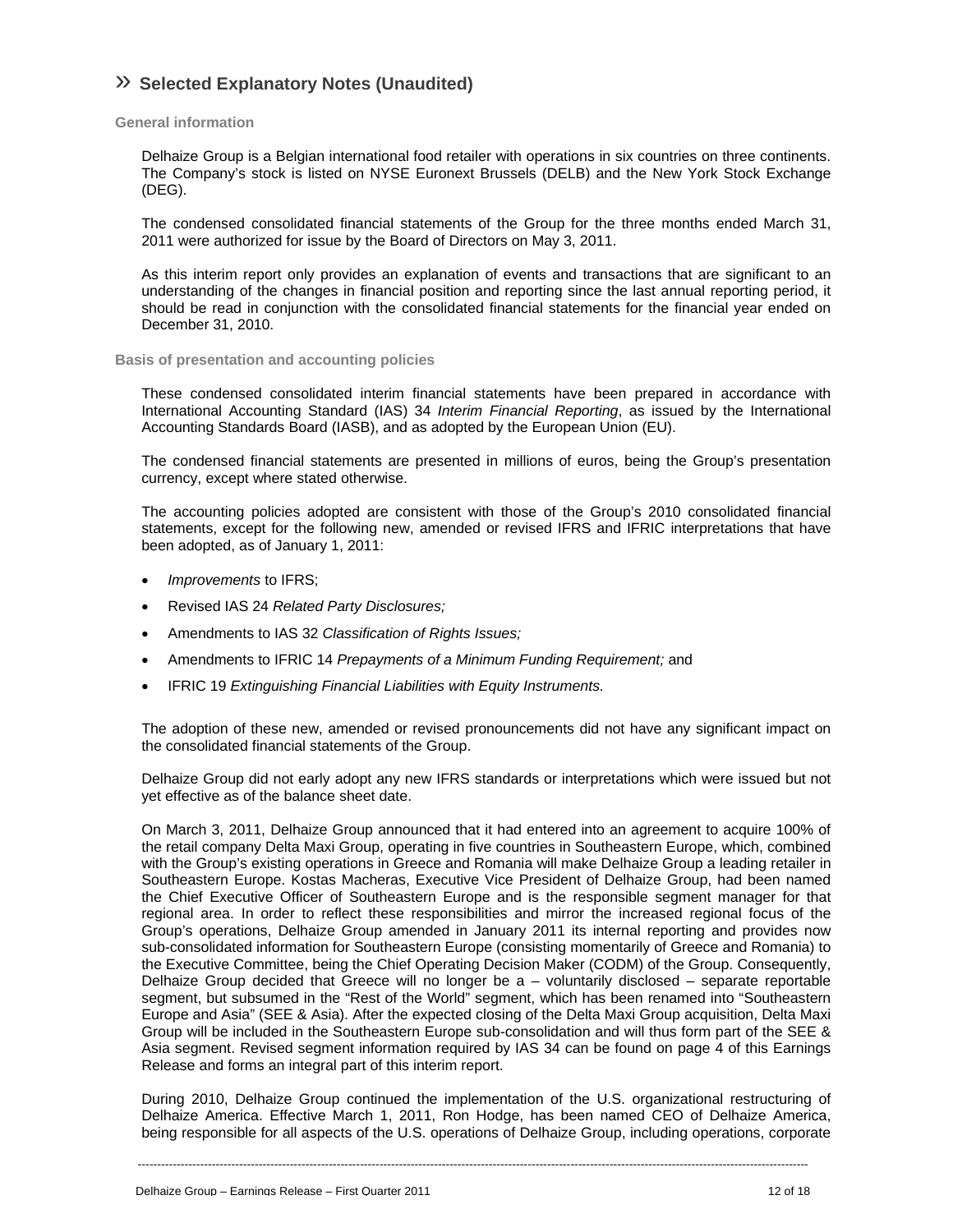functions and shared services. Simultaneously, the Group reflected this organizational and structural change in its internal reporting. While in the past, separate operating results for Food Lion, Hannaford and Sweetbay had been provided to the CODM, as of January 2011, the CODM reviews only operating results information for Delhaize America as a whole. Consequently, while previously the Group's U.S. operations represented three different operating segments that were then aggregated into one single aggregated operating segment, as from 2011 onwards, Delhaize Group's U.S. operations represent one operating segment ("Delhaize America"). This change has no immediate impact on information provided as part of the Group's segment reporting, but results in a consequential amendment to the level at which goodwill is monitored internally by management, which is now also done at Delhaize America level.

### **Business acquisitions**

During the first quarter of 2011, Delhaize Group entered into several small agreements, acquiring 7 individual stores in Southeastern Europe and 2 in Belgium, which meet the definition of a business under IFRS 3 and were accounted for correspondingly. Total consideration transferred during the first quarter of 2011 was EUR 3 million in cash. These transactions resulted in an increase of preliminary goodwill of EUR 3 million, mainly representing expected benefits from the integration of the stores in the existing sales network and the locations and customer base of the various stores acquired, all resulting in synergy effects for the Group.

In addition, the Group made a final payment of EUR 1 million during the first quarter of 2011, related to the acquisitions of stores, which occurred in 2010.

# » **Income Statement**

**Other operating income** 

| (in millions of EUR)                          | Q1 2011 | Q1 2010 |
|-----------------------------------------------|---------|---------|
| Rental income                                 | 10      |         |
| Income from waste recycling activities        | 6       |         |
| Services rendered to suppliers                | ◠       |         |
| Gain on sale of property, plant and equipment |         |         |
| Other                                         | 3       |         |
| <b>Total</b>                                  | 22      |         |

**Other operating expenses** 

|                                               | (in millions of EUR) | Q1 2011                  | Q1 2010 |
|-----------------------------------------------|----------------------|--------------------------|---------|
| Store closing and restructuring expenses      |                      |                          |         |
| Impairment                                    |                      | (2)                      |         |
| Loss on sale of property, plant and equipment |                      | (1)                      | '1).    |
| Other                                         |                      | $\overline{\phantom{0}}$ |         |
| <b>Total</b>                                  |                      | (4)                      |         |

## » **Balance Sheet and Cash Flow Statement**

### **Capital expenditures**

During the first quarter of 2011, Delhaize Group incurred capital expenditures of EUR 117 million, consisting of EUR 99 million additions in property, plant and equipment, EUR 17 million in intangible assets and EUR 1 million in investment property.

In addition, the Group added property under finance leases for a total amount of EUR 9 million.

The carrying amount of sales and disposals of property, plant and equipment for the same period was EUR 2 million.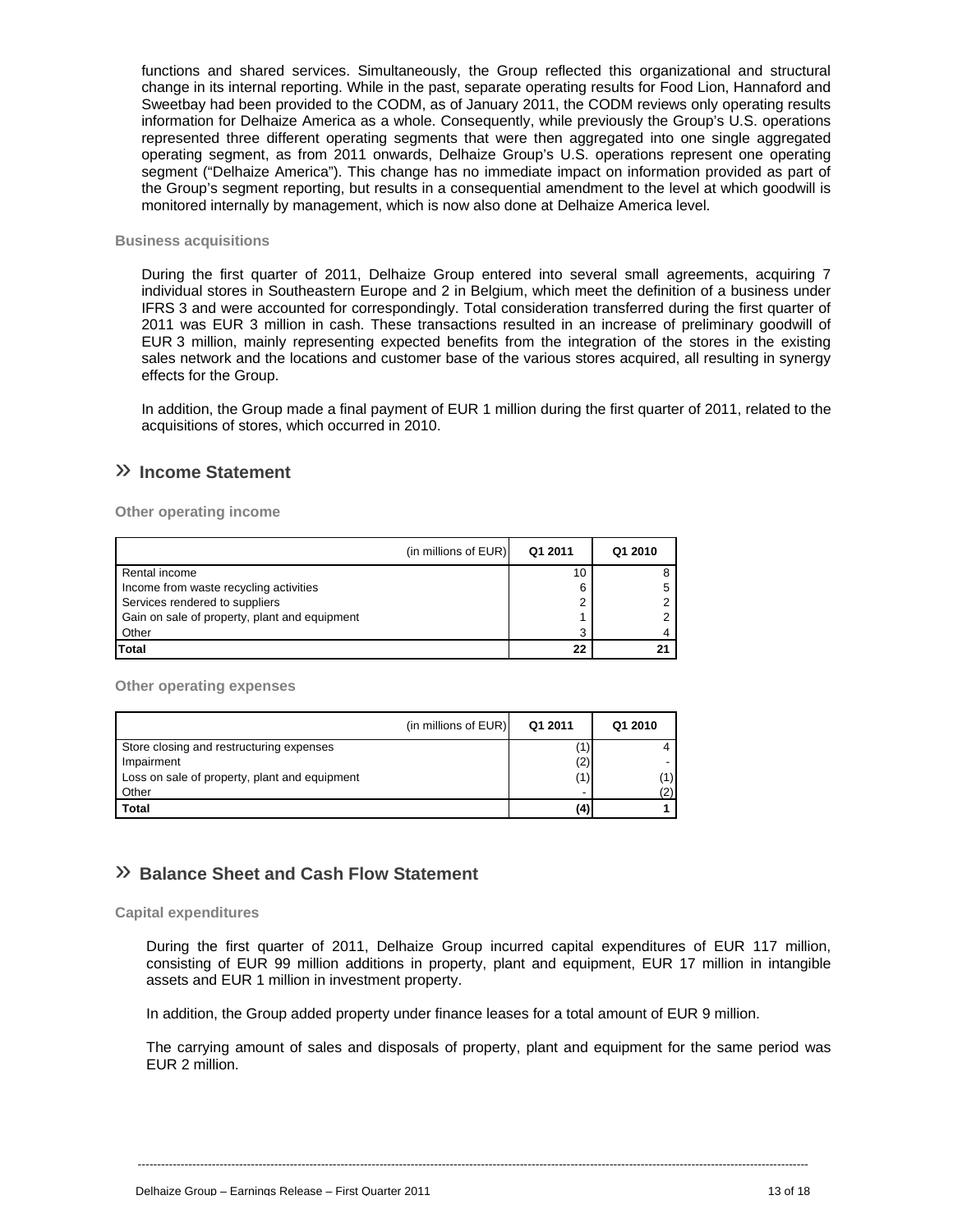In the first quarter of 2011, a net impairment charge of EUR 2 million was recorded primarily related to underperforming stores, mainly related to the closure of one Bloom store.

**Issuance and repurchase of equity securities and debts** 

In the first quarter of 2011, Delhaize Group did not issue new shares, purchased 61 339 of its own shares and used 43 567 treasury shares to satisfy stock options. Delhaize Group owned 1 006 632 treasury shares at the end of March 2011.

The Group did not issue, repurchase or repay any of its debt during the first quarter of 2011.

In March 2011, Delhaize Group completed an exchange offer of its USD 827 million 5.70% Senior Notes due 2040, (the "Old Notes") for substantially identical notes registered under the U.S. Securities Act of 1933 as amended (the "New Notes"). A total of USD 826 888 000 aggregate principal amount of Old Notes was exchanged for an equal principal amount of New Notes pursuant to this exchange offer.

#### **Dividends**

The gross dividend payment of EUR 1.72 per share, proposed by the Board of Directors on the 2010 financial statements is subject to shareholders' approval in the Ordinary General Meeting of May 26, 2011.

# » **Contingencies**

On January 11, 2010 the Auditor of the Belgian Competition Council issued a report resulting from its investigation of a potential violation of Belgian competition laws by a supplier and several retailers active on the markets of chocolate candies, chocolate spread and pocket candies. On April 7, 2011, the Belgian Competition Council considered however that the Auditor violated the parties' rights of defense and rejected the case. It is now up to the auditor to determine whether and how it will continue to pursue this case.

In February 2011, Delhaize Group has been notified that some Greek former shareholders of Alfa Beta Vassilopoulos S.A., who together held 7% of Alfa Beta shares, have filed a claim in front of the Court of First Instance of Athens challenging the price paid by Delhaize Group during the squeeze-out process that was approved by the Hellenic Capital Markets Commission. Delhaize Group maintains that the squeeze-out transaction was executed and completed in compliance with all legal and regulatory requirements. Delhaize Group will vigorously defend itself against this claim. The first hearing has been scheduled in October 2013.

Other contingencies are materially unchanged from those described in Note 34 on page 138 of the 2010 Annual Report.

# » **Key Events After Balance Sheet Closing Date**

During April 2011, severe weather in the southeastern U.S., including tornadoes, resulted in damage to the Food Lion distribution centre at Dunn, North Carolina and several Food Lion stores. The Dunn distribution centre currently is closed. Food Lion has utilized disaster recovery plans that had been put in place previously, and has been able to continue to serve the stores that had been served by the Dunn distribution centre using other distribution centres. Delhaize Group is continuing to assess the damages at the distribution center and the stores, and expects that most of the damages are covered by insurance.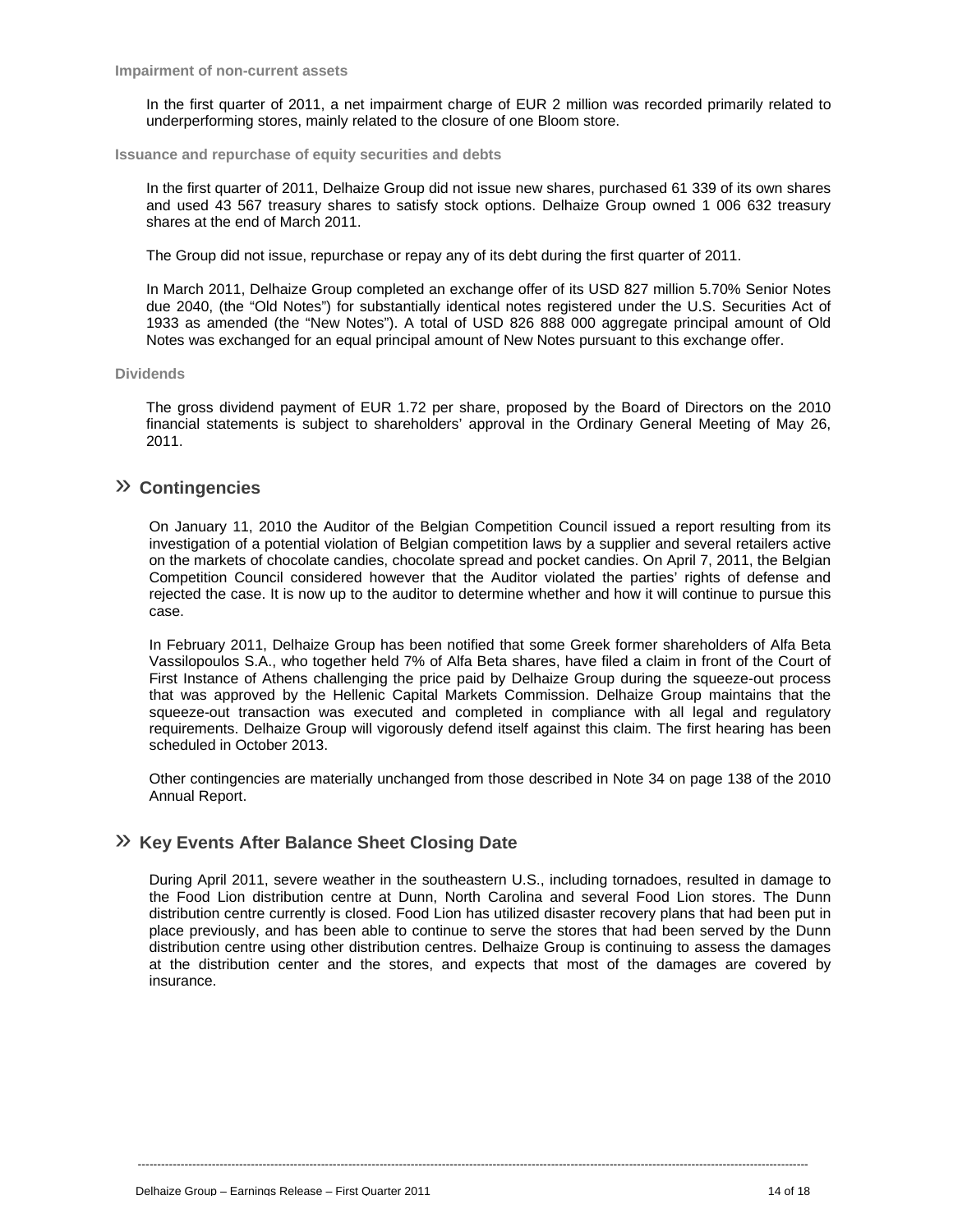# **OTHER FINANCIAL AND OPERATING INFORMATION (UNAUDITED)**

# **» Use of non-GAAP (Generally Accepted Accounting Principles) Financial Measures**

Delhaize Group uses certain non-GAAP measures in its financial communication. Delhaize Group does not consider these measures as alternative measures to net profit or other financial measures determined in accordance with IFRS. These measures as reported by Delhaize Group may differ from similarly titled measures used by other companies. We believe that these measures are important indicators of our business performance and are widely used by investors, analysts and other interested parties. The non-GAAP measures are reconciled to financial measures prepared in accordance with IFRS.

# **» Number of Stores**

|                      | <b>End of 2010</b> | End of Q1<br>2011 | <b>Change Q1 2011</b> | <b>End of 2011</b><br>planned |
|----------------------|--------------------|-------------------|-----------------------|-------------------------------|
| <b>United States</b> | 1627               | 1635              | +8                    |                               |
| Belgium              | 805                | 806               | $+1$                  |                               |
| Greece               | 223                | 225               | $+2$                  |                               |
| Romania              | 72                 | 76                | $+4$                  |                               |
| Indonesia            | 73                 | 74                | $+1$                  |                               |
| <b>Total</b>         | 2800               | 2816              | $+16$                 | 2915-2925                     |

# **» Organic Revenue Growth Reconciliation**

| (in millions of EUR)                 | Q1 2011 | Q1 2010 | % Change |
|--------------------------------------|---------|---------|----------|
| Revenues                             | 5 0 4 4 | 4971    | 1.5%     |
| Effect of exchange rates             | (37)    |         |          |
| Revenues at identical exchange rates | 5 0 0 7 | 4971    | 0.7%     |
| <b>Divestitures</b>                  |         |         |          |
| Acquisitions                         |         |         |          |
| Organic revenue growth               | 5 0 0 7 | 4971    | 0.7%     |

# **» Underlying operating profit**

Delhaize Group believes "underlying operating profit" is a measure that, better than "operating profit", represents the underlying operating performance of the period for the Group as it adjusts for a number of elements that management considers as non-representative for underlying operating performance. The following table reconciles operating profit as reported to underlying operating profit for the four quarters and full year 2010 as well as the first quarter of 2011.

|                                             | <b>At Actual Rates</b> |      |            |      | <b>At Actual</b><br>Rates               | At Identical<br>Rates | Q1 2011/2010 |                    |                          |
|---------------------------------------------|------------------------|------|------------|------|-----------------------------------------|-----------------------|--------------|--------------------|--------------------------|
| (in millions of EUR)                        |                        |      |            |      | Q1 2010 Q2 2010 Q3 2010 Q4 2010 FY 2010 | Q1 2011               | Q1 2011      | At Actual<br>Rates | At<br>Identical<br>Rates |
| <b>Operating Profit (as reported)</b>       | 241                    | 227  | <b>249</b> | 307  | 1024                                    | 218                   | 216          | $-9.4%$            | $-10.1%$                 |
| <b>Operating Margin</b>                     | 4.8%                   | 4.3% | 4.7%       | 5.9% | 4.9%                                    | 4.3%                  | 4.3%         |                    |                          |
| Add/(subtract):                             |                        |      |            |      |                                         |                       |              |                    |                          |
| Fixed assets impairment charges (reversals) |                        |      |            | 10   | 14                                      |                       |              |                    |                          |
| Restructuring charges (reversals)           | (4)                    |      |            |      | (4)                                     |                       |              |                    |                          |
| Store closing expenses (reversals)          |                        |      |            | (1)  |                                         |                       |              |                    |                          |
| (Gains)/losses on disposal of fixed assets  | (1)                    |      |            | (1)  | (1)                                     |                       |              |                    |                          |
| Other                                       |                        |      |            |      |                                         |                       |              |                    |                          |
| <b>Underlying Operating Profit</b>          | 236                    | 233  | 256        | 315  | 1040                                    | 222                   | 220          | $-6.0%$            | $-6.7%$                  |
| <b>Underlying Operating Margin</b>          | 4.7%                   | 4.4% | 4.8%       | 6.0% | 5.0%                                    | 4.4%                  | 4.4%         |                    |                          |

The first quarter of 2011 was impacted by impairment and store closing charges mainly related to the closing of 1 Bloom store and by accelerated depreciation for 15 other Bloom stores (EUR 1 million presented in "Other") that will be converted into Food Lion stores later this year. The first quarter of 2010 was mainly impacted by a EUR 4 million reversal of the store closing and restructuring provisions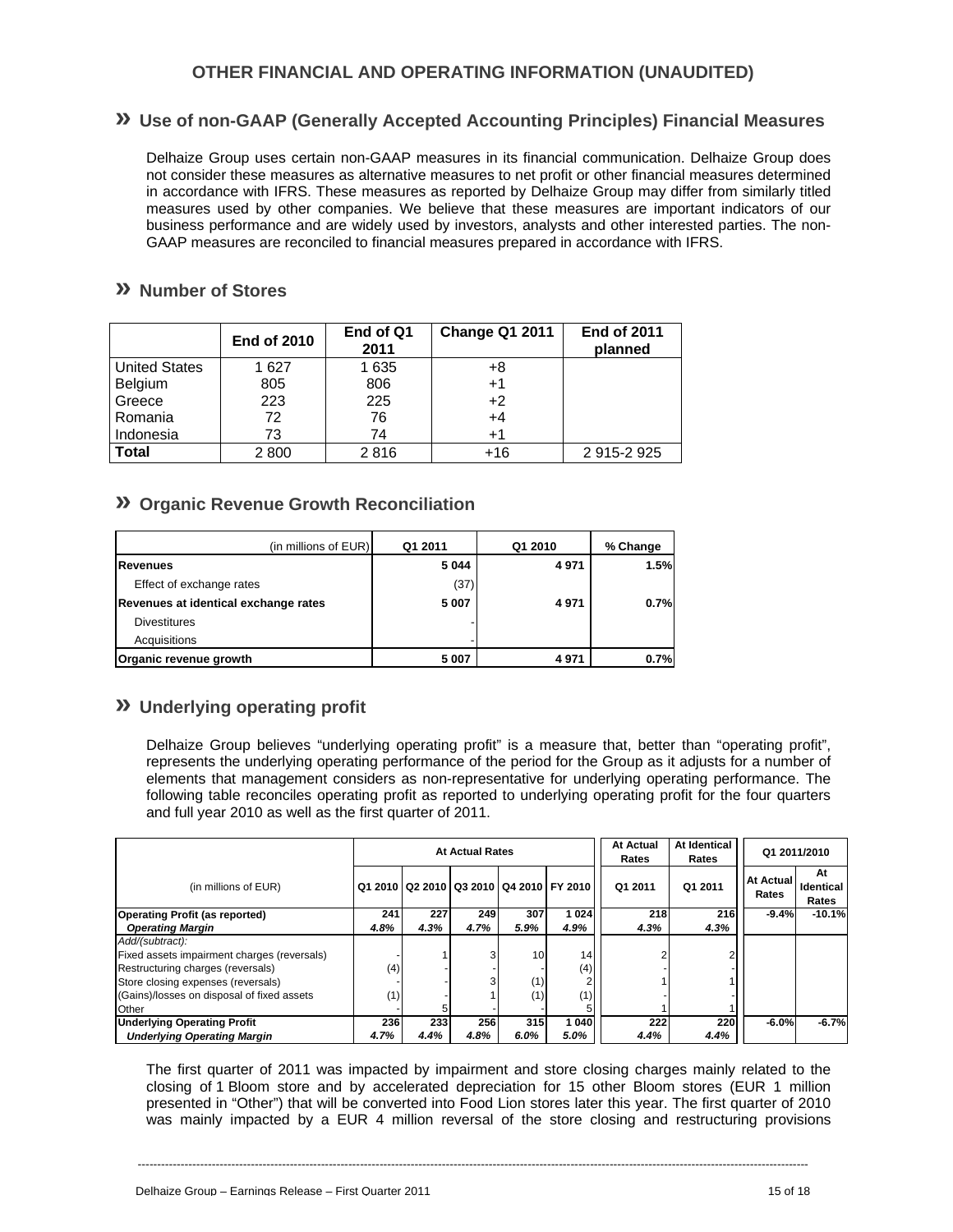recorded in the fourth quarter of 2009. The termination benefits for one member of the Executive Management of EUR 5 million were included in "Other" in the second quarter of 2010.

# **» Free Cash Flow Reconciliation**

| (in millions of EUR)                      | Q1 2011 | Q1 2010 |
|-------------------------------------------|---------|---------|
| Net cash provided by operating activities | 371     | 282     |
| Net cash used in investing activities     | (151)   | (109)   |
| Net investment in debt securities         | 32      | 32      |
| Free cash flow                            | 252     | 205     |

# **» Net Debt Reconciliation**

| (in millions of EUR, except net debt to equity ratio) | March 31, 2011 | December 31, 2010 | March 31, 2010 |
|-------------------------------------------------------|----------------|-------------------|----------------|
| Non-current financial liabilities                     | 2518           | 2650              | 2680           |
| <b>Current financial liabilities</b>                  | 99             | 113               | 130            |
| Derivative liabilities                                | 20             | 16                | 14             |
| Derivative assets                                     | (83)           | (66)              | (78)           |
| Investment in securities - non-current                | (134)          | (125)             | (136)          |
| Investment in securities - current                    | (53)           | (43)              | (44)           |
| Cash and cash equivalents                             | (917)          | (758)             | (602)          |
| Net debt                                              | 1450           | 1787              | 1964           |
| Net debt to equity ratio                              | 29.3%          | 35.3%             | 41.0%          |

# **» Identical Exchange Rates Reconciliation**

| (in millions of EUR, except per share amounts) | Q1 2011            |                                    |                       | Q1 2010           | 2011/2010          |                       |
|------------------------------------------------|--------------------|------------------------------------|-----------------------|-------------------|--------------------|-----------------------|
|                                                | At Actual<br>Rates | Impact of<br><b>Exchange Rates</b> | At Identical<br>Rates | At Actual Rates   | At Actual<br>Rates | At Identical<br>Rates |
| Revenues                                       | 5 0 4 4            | (37)                               | 5 0 0 7               | 4971              | 1.5%               | 0.7%                  |
| <b>Operating profit</b>                        | 218                | (2)                                | 216                   | 241               | $-9.4%$            | $-10.1%$              |
| Net profit from continuing operations          | 126                | (1)                                | 125                   | 130               | $-3.2%$            | $-3.9%$               |
| <b>Basic EPS from continuing operations</b>    | 1.25               | (0.01)                             | 1.24                  | 1.30              | $-3.6%$            | $-4.2%$               |
| Net profit (Group share)                       | 126                | (1)                                | 125                   | 130               | $-2.9%$            | $-3.6%$               |
| Basic EPS from Group share in net profit       | 1.25               | (0.01)                             | 1.24                  | 1.29              | $-3.5%$            | $-4.2%$               |
| Free cash flow                                 | 252                | (4)                                | 248                   | 205               | 22.4%              | 21.1%                 |
| (in millions of EUR)                           | March 31, 2011     |                                    |                       | December 31, 2010 | Change             |                       |
| Net debt                                       | 450                |                                    | 1450                  | 1787              | $-18.8%$           | $-18.8%$              |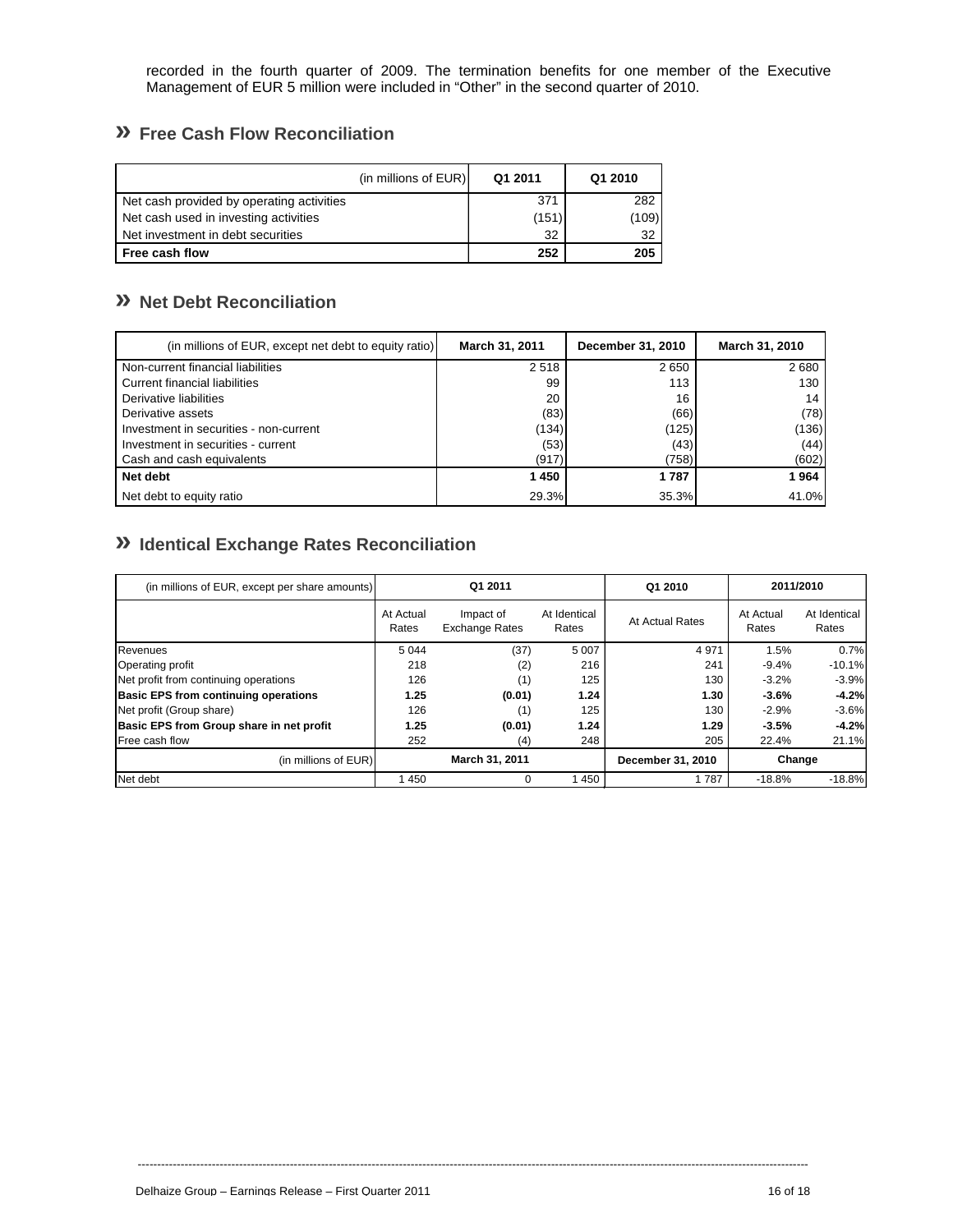# **CERTIFICATION OF RESPONSIBLE PERSONS**

The undersigned Pierre-Olivier Beckers, President and Chief Executive Officer of Delhaize Group, and Stéfan Descheemaeker, Chief Financial Officer of Delhaize Group, confirm that to the best of their knowledge:

a) these interim condensed consolidated financial statements for the three-month period ending March 31, 2011 are prepared in accordance with IFRS (International Financial Reporting Standards) and give, in all material respects, a true and fair view of the consolidated financial position and consolidated results of Delhaize Group and of its subsidiaries included in the consolidation;

b) the interim financial report gives, in all material respects, a true and fair view of all important events and significant transactions with related parties that have occurred in the first three months of the fiscal year 2011 and their effects on the summary financial statements, as well as an overview of the most significant risks and uncertainties with which we are confronted.

Brussels, May 3, 2011

Pierre-Olivier Beckers (Stefan Descheemaeker Stéfan Descheemaeker Stefan Descheemaeker (Stefan Descheemaeker Stefan Descheemaeker Stefan Descheemaeker (Stefan Descheemaeker Stefan Descheemaeker (Stefan Descheemaeker Stefan President and CEO Executive Vice President and CFO

# **REPORT OF THE STATUTORY AUDITOR**

We have performed a limited review of the accompanying condensed consolidated income statements, statements of comprehensive income, balance sheets, statements of cash flows, statements of changes in shareholders' equity and selected explanatory notes (jointly the "interim financial information") of Delhaize Brothers and Co "The Lion" (Delhaize Group) SA ("the company") and its subsidiaries (jointly "the group") for the three months period ended 31 March 2011. The Board of Directors of the company is responsible for the preparation and fair presentation of this interim financial information. Our responsibility is to express a conclusion on this interim financial information based on our review.

The interim financial information has been prepared in accordance with IAS 34, "Interim Financial Reporting" as adopted by the EU.

Our limited review of the interim financial information was conducted in accordance with the recommended auditing standards on limited reviews applicable in Belgium, as issued by the "Institut des Réviseurs d'Entreprises/Instituut van de Bedrijfsrevisoren". A limited review consists of making inquiries of group management and applying analytical and other review procedures to the interim financial information and underlying financial data. A limited review is substantially less in scope than an audit performed in accordance with the auditing standards on consolidated annual accounts as issued by the "Institut des Réviseurs d'Entreprises/Instituut van de Bedrijfsrevisoren". Accordingly, we do not express an audit opinion.

Based on our limited review, nothing has come to our attention that causes us to believe that the interim financial information for the three months period ended 31 March 2011 is not prepared, in all material respects, in accordance with IAS 34 Interim Financial Reporting as adopted by the EU.

### **RISKS**

In accordance with Article 13 of the Belgian Royal Decree of November 14, 2007, Delhaize Group states that the fundamental risks confronting the Company are unchanged from those described on the pages 67 through 71 of the 2010 Annual Report. On a regular basis, the Board of Directors and Company management evaluate the business risks that confront Delhaize Group.

### **DEFINITIONS**

- Basic earnings per share: profit or loss attributable to ordinary equity holders of the parent entity divided by the weighted average number of shares outstanding during the period. Basic earnings per share are calculated on profit from continuing operations less non-controlling interests attributable to continuing operations, and on the group share in net profit
- Comparable store sales: sales from the same stores, including relocations and expansions, and adjusted for calendar effects
- Diluted earnings per share: is calculated by adjusting the profit or loss attributable to ordinary equity shareholders and the weighted average number of shares outstanding for the effects of all dilutive